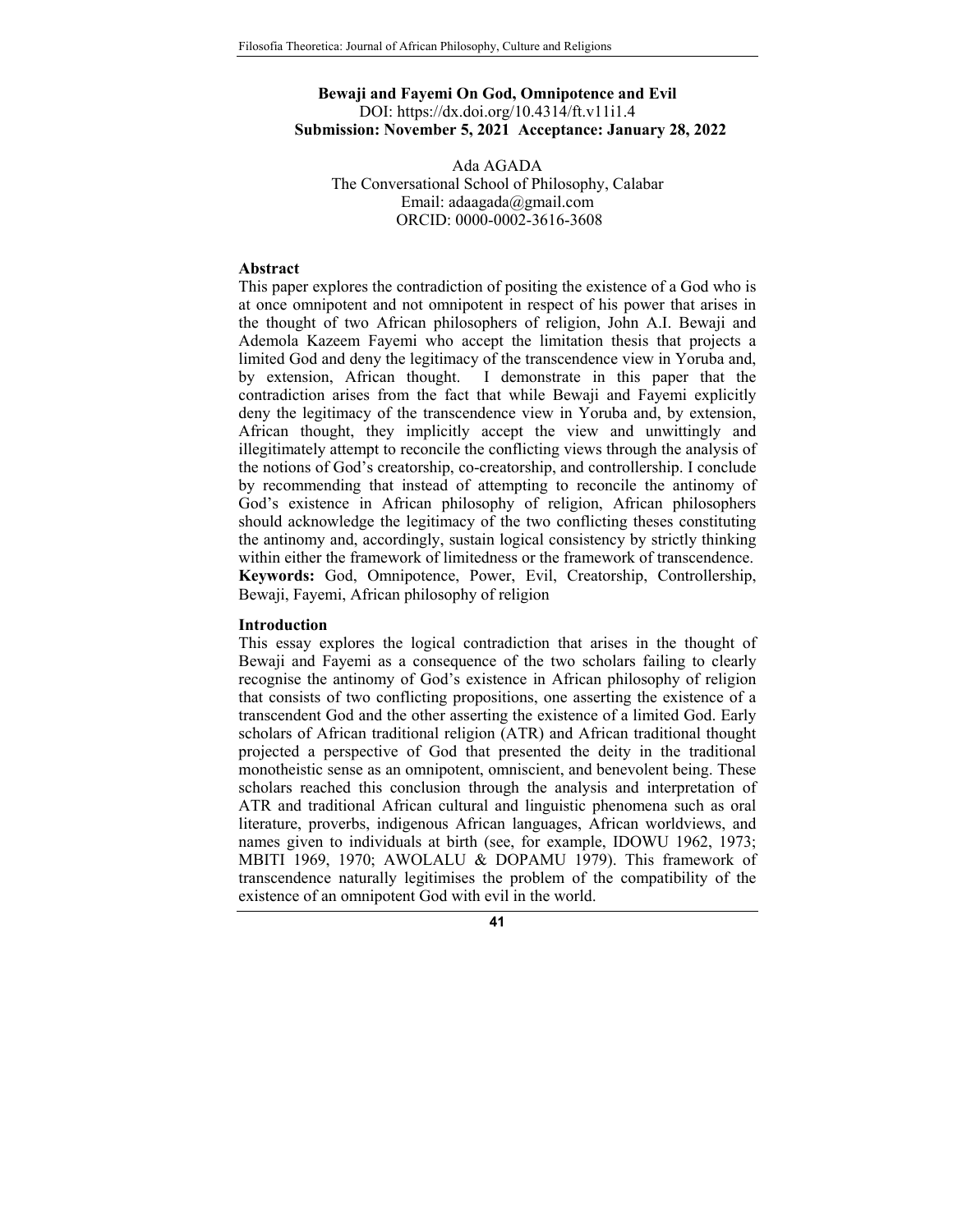However, there is an emerging consensus among contemporary African philosophers of religion that the problem of omnipotence and evil does not arise in African philosophy of religion because ATR and traditional African thought conceive God basically as a limited deity (see, for instance, SOGOLO 1993; BEWAJI 1998; WIREDU 1998, 2010; OLADIPO 2004; BALOGUN 2009; FAYEMI 2012). The later critical group of African scholars relies on the very traditional African cultural and linguistic phenomena that furnished the earlier group with the data that informed their conclusion.

The plausibility of two opposing interpretations of ATR and traditional African thought or worldviews naturally creates a logical trap into which African philosophers may fall, thus leading them to implicitly assert of God that he is both omnipotent (all-powerful) and not omnipotent (limited) in one and the same respect (power). The possibility of such contradiction arising becomes real in two notable articles written by John A.I. Bewaji and Kazeem Ademola Fayemi titled "Olodumare: God in Yoruba Belief and the Theistic Problem of Evil" (1998) and "Philosophical Problem of Evil: Response to E.O. Oduwole" (2012). While arguing in favour of the claim that the problem of omnipotence and evil does not arise in traditional Yoruba and, by extension, African religion and thought, Bewaji and Fayemi unwittingly find themselves contradicting their favoured limitation thesis and describing God in terms all too familiar to the traditional theist who believes in the existence of a transcendent God.

This essay has the following specific objectives:

- 1. Demonstrate that the contradiction highlighted above arises from the fact that while Bewaji and Fayemi explicitly deny the legitimacy of the transcendence view in Yoruba and, by extension, African religious thought, they implicitly accept the view and unwittingly and illegitimately attempt to reconcile the conflicting views through the analysis of the notions of God's creatorship, cocreatorship, and controllership.
- 2. Show that the ATR and African philosophy of religion literature clearly establish two opposing theses concerning the nature of God, namely: (a) There exists a Supreme Being that is omnipotent, omniscient, and benevolent, (b) Only a limited deity exists and this deity is neither omnipotent nor omniscient and not wholly good.

The first and second sections of this essay will highlight the thoughts of Bewaji and Fayemi on God, omnipotence, and evil in the world. The third section will critically examine the coherence of the thoughts of the two scholars within the limitedness framework that they explicitly adopt. I will conclude by recommending that instead of attempting to reconcile the antinomy of God's existence in African philosophy of religion, African philosophers should acknowledge the legitimacy of the two conflicting theses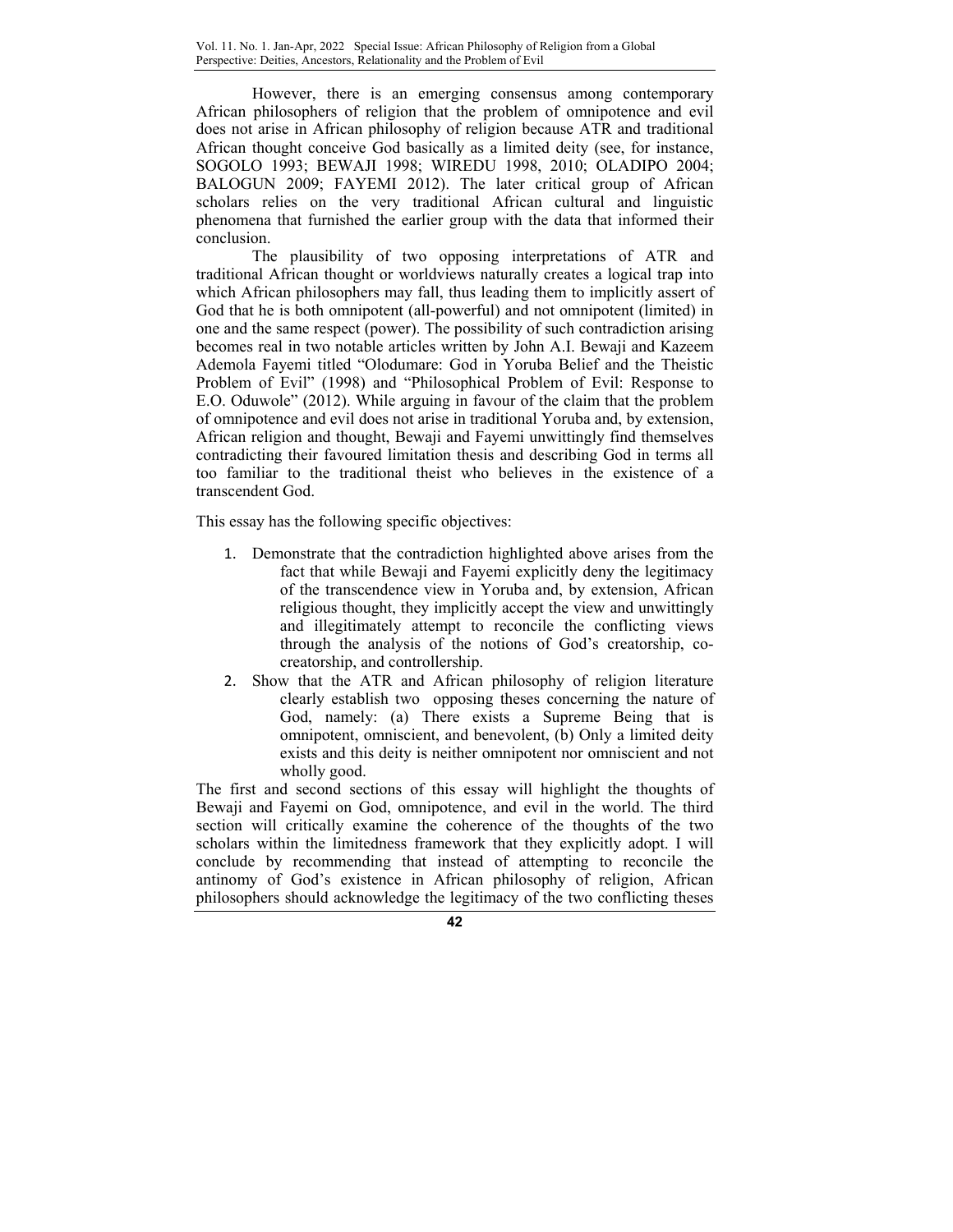constituting the antinomy and, accordingly, sustain logical consistency by strictly thinking within either the framework of limitedness or the framework of transcendence.

### **Bewaji's Position**

Bewaji sides with African philosophers like Sogolo (1993), Wiredu (1998), and Oladipo (2004) who insist that analysis of the religious norms and oral traditions of most African ethnic groups reveals an understanding of God as a powerful deity indeed but by no means the all-powerful, all-knowing and benevolent God of Christianity. The main reason for the adoption of the thesis of a limited God follows from the fact that most traditional African societies conceive God as so remote that lesser deities become worthy intermediaries deserving reverence since these lesser deities directly influence human life (see ACHEBE 1994). If God is a *Deus absconditus*, or hidden God, and the lesser deities efficiently deputise for him, it is reasonable to think that God must be limited, either in power as a result of being preceded by pre-existing matter (WIREDU 1998) or in knowledge since he relies on the wisdom of the lesser deities (BEWAJI 1998) or in both power and knowledge (FAYEMI 2012). Since this is the case, God is incapable of stopping the evil in the world and, in fact, capable of evil since a deity limited in knowledge can make mistakes that cause harm.

Bewaji reaches the above conclusion based on his analysis of traditional Yoruba religion and oral literature. Having rejected the categories of omnipotence and omniscience and the idea of an infinitely good God, Bewaji attempts to avoid the temptation of reverting back to the framework of transcendence which earlier theistic scholars like Idowu, Mbiti, and Dopamu promote as adequately exhibiting traditional African conception of God. To show that the Yoruba lack an understanding of God as an omniscient being, Bewaji analyses portions of the Ifa religious text of the Yoruba, which narrates how Olodumare (God) was disturbed about his longevity and consulted "Wise Men" to know whether he is mortal or immortal (BEWAJI 1998, 9). It was from the Wise Men that God learnt that he is immortal. Obviously, a deity that depends on mortal beings to know whether he is immortal or not immortal cannot be omniscient. The being may be immortal indeed, but it does not have full knowledge of the world and is capable of doing evil, at least inadvertently. In the Ifa corpus, God is regularly depicted as consulting the divinity of wisdom Ifa when unable to solve puzzling matters, an indication of limitation in knowledge (see IGBOIN 2014).

However, Bewaji produces a curious or, better still, a contradictory rationale for a non-omniscient God doing evil. Returning implicitly to the framework of transcendence which he explicitly rejects, Bewaji argues that: "It is part of the attributes of the Supreme Being to be able to utilize all things…He is the most Powerful Being, the Creator, the Wise and Impartial Judge who exercises inexorable control over all in the universe…a being with all the attributes stated above is conceivable as capable of both good and bad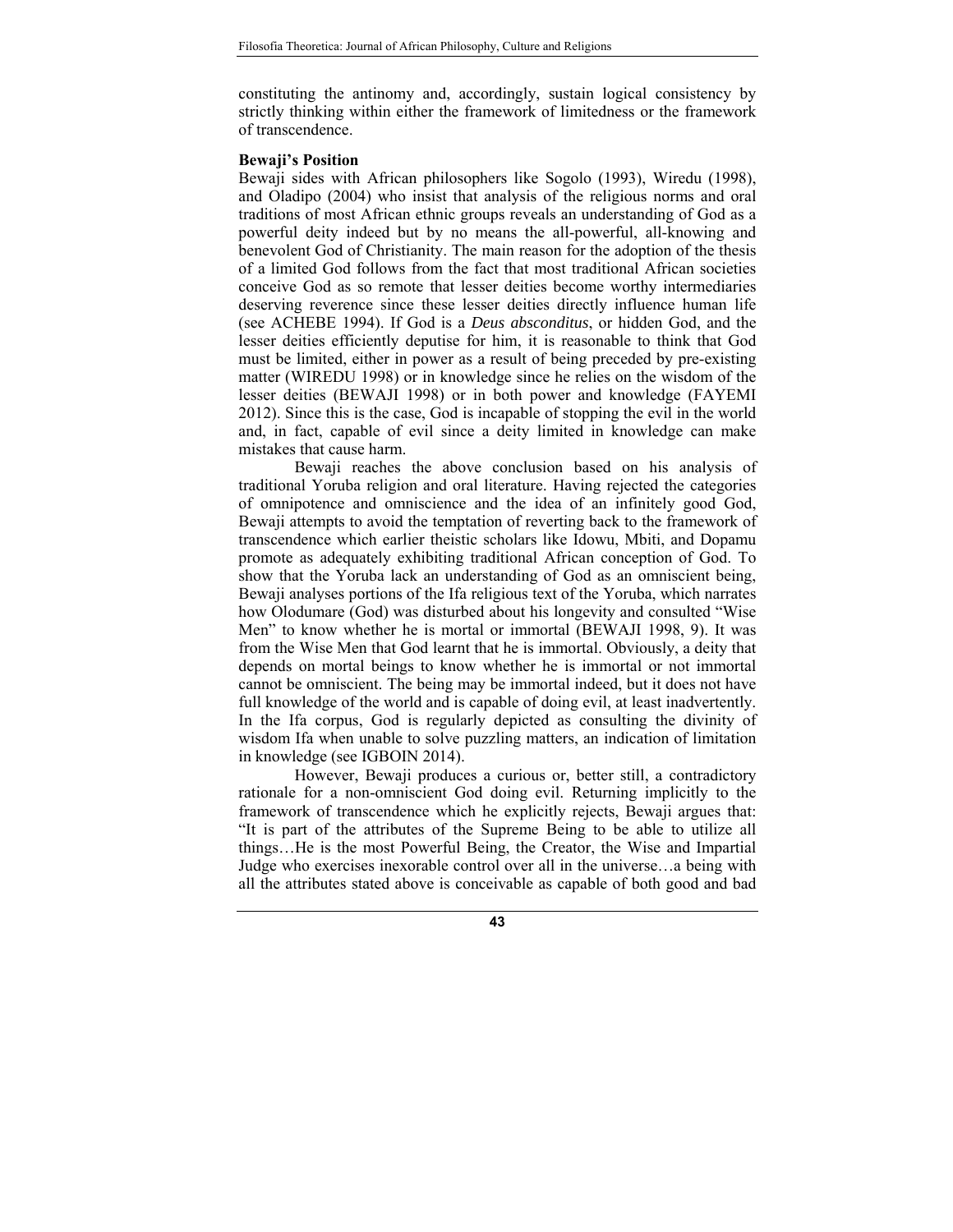[in traditional Yoruba religion]. In fact, to say that God does not or cannot do evil is to unnecessarily circumscribe His power" (1998, 11).

While it may appear that Bewaji distinguishes the category of allpowerfulness from powerfulness and regards the Yoruba God as possessing only the attribute of powerfulness, he also appears to conflate the two categories. While endorsing the position of the early scholars who basically projected a traditional theistic stance, he commits himself, unwittingly, to defending the framework of omnipotence. He curiously justifies his claim that God is capable of both good and evil by invoking the transcendence claim that God is omnipotent. A God that does both good and evil, such as Olodumare, is a being with unrestricted power. Such a being must be omnipotent. This stance opposes Bewaji's view that Olodumare is limited in power and knowledge. According to Bewaji (1998, 7), "Olodumare has all the attributes which Idowu, Mbiti, Awolalu, Dopamu, and other theological scholars have annotated, that is, Olodumare is the origin of the universe and in the language of Anselm, He is the being that which none greater can be conceived." The qualities Bewaji alludes to are those traditionally attributed to the God of monotheistic religions like Christianity and Islam. The reference to Anselm's famous ontological argument betrays Bewaji's conflation of the category of powerfulness, which he regards as belonging to the African metaphysical framework of a limited God, with the category of all-powerfulness which he considers an imported Western theological category. Yet, the ontological argument which he invokes to underline the magnitude of the power of the Yoruba God (Olodumare) evolved in Western philosophy of religion as a philosophical demonstration of the existence of the Christian God who is omnipotent, omniscient, and benevolent. The ontological argument purports to prove the existence of a necessary being by demonstrating that the notion of the greatest being implies the possession of all perfections, including existence (see, for instance, MILLICAN 2004; VAN INWAGEN 2010).

In his resolve to show that a powerful God need not be all-powerful, Bewaji implicitly introduces what I will label the concepts of creatorship and co-creatorship. Based on his examination of Yoruba oral literature and religious texts as well as his familiarity with Yoruba cultural phenomena, he asserts that God is the co-creator of the universe rather than creator. As cocreator, God assigned the task of directly designing the universe and creating the diverse beings in the universe to lesser divinities that, instructively, God either created or fully controls. It is not clear that the concept of co-creatorship diminishes God's creative powers since Bewaji agrees that God is the ultimate cause of the lesser deities (1998, 11). Thus, while the lesser deities are ubiquitous and feared by humans who must, therefore, appease them with sacrifices when necessary, God has sovereign powers over the lesser deities. The deployment of the concept of co-creatorship, therefore, fails to clearly establish that the powerful God Bewaji understands to be the Yoruba (African) God is not, in fact, an all-powerful God. The tension between the explicit acceptance of the framework of limitedness and implicit belief in the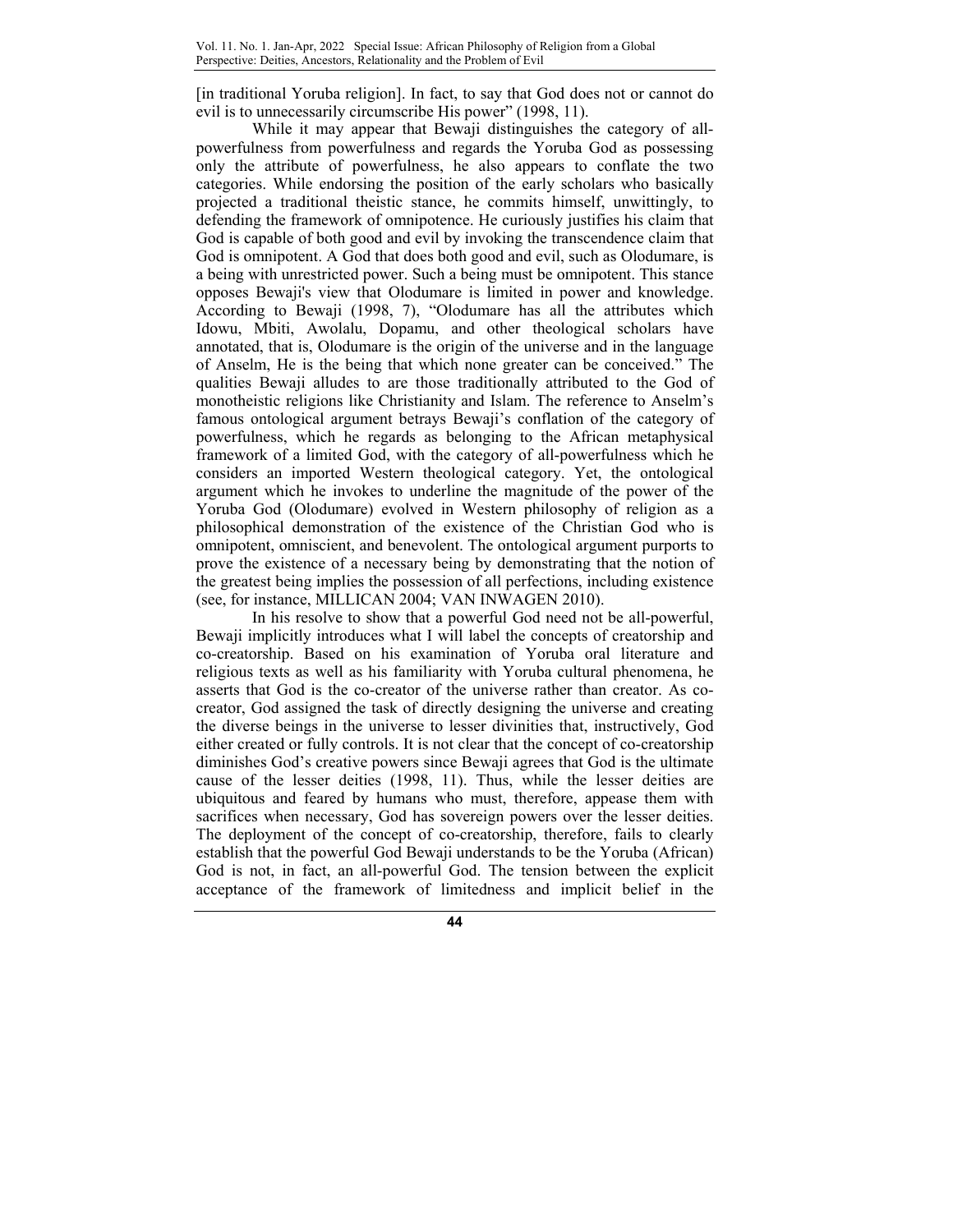metaphysical rootedness of the framework of transcendence in African religious thought comes to the fore when Bewaji writes in a glaring example of self-contradiction: "It is only natural that the most powerful Being should not suffer any handicap or hindrance, especially in the execution of justice. God is all-wise (omniscient) and knows all things" (1998, 11).

In the next section, I will show how Fayemi also struggles to escape the framework of transcendence after committing himself to the position that the Yoruba conception of God is one of a limited deity that is yet responsible in part for the evil in the world.

### **Fayemi's Stance**

Like Bewaji, Fayemi commits himself to demonstrating that the Yoruba traditionally conceive God as neither all-powerful nor wholly good and, consequently, do not regard the reality of evil in the world philosophically problematic. The problem of evil arises when one asserts the existence of a God who is both all-powerful and "wholly good" (see, for instance, MACKIE 1955, 200). Fayemi, however, struggles to provide information that further reinforces the emerging view in the fledgling field of African philosophy of religion that traditional African worldviews favour the conception of God as a limited deity. Like Bewaji before him, Fayemi is unable to achieve logical consistency as he uses language and terms that more accurately describe the traditional theist's God than the limited God he believes to control the Yoruba universe.

Against the claim that God is all-powerful, Fayemi invokes the concept of co-creatorship and against the claim that God is wholly good, he distinguishes between different types of evil and asserts God's complicity in the fact of physical and spiritual evil. A spiritual evil is harm inflicted on humans by non-material entities such as God and lesser deities for reasons beyond the full comprehension of human beings. A physical evil, for instance, a devastating earthquake, occurs because of the way the universe is structured. God and the lesser deities can be blamed for the fact of physical evil because they co-created the world. For Fayemi, humans are responsible for moral evil which is a consequence of the misuse of human free will. Responding to Oduwole who is of the view that the problem of evil and omnipotence arises naturally in Yoruba traditional thought, Fayemi (2012, 7) writes that "*Olodumare*…is seen by the Yoruba as the ultimate cause of all visible processes in the world. By being the creator, it does not mean that He unilaterally creates everything without the support of and consultation with other divinities."

As a creator, God is a powerful being indeed, but as a co-creator he is limited. This is the point Fayemi seeks to make. This point follows from the explicit acceptance of the limitation thesis. But his intention is undermined by the suggestion that God, as the ultimate cause of all material effects (for example, phenomena in the physical world) and non-material effects (for example, the lesser deities), is the ultimate creator and the controller of the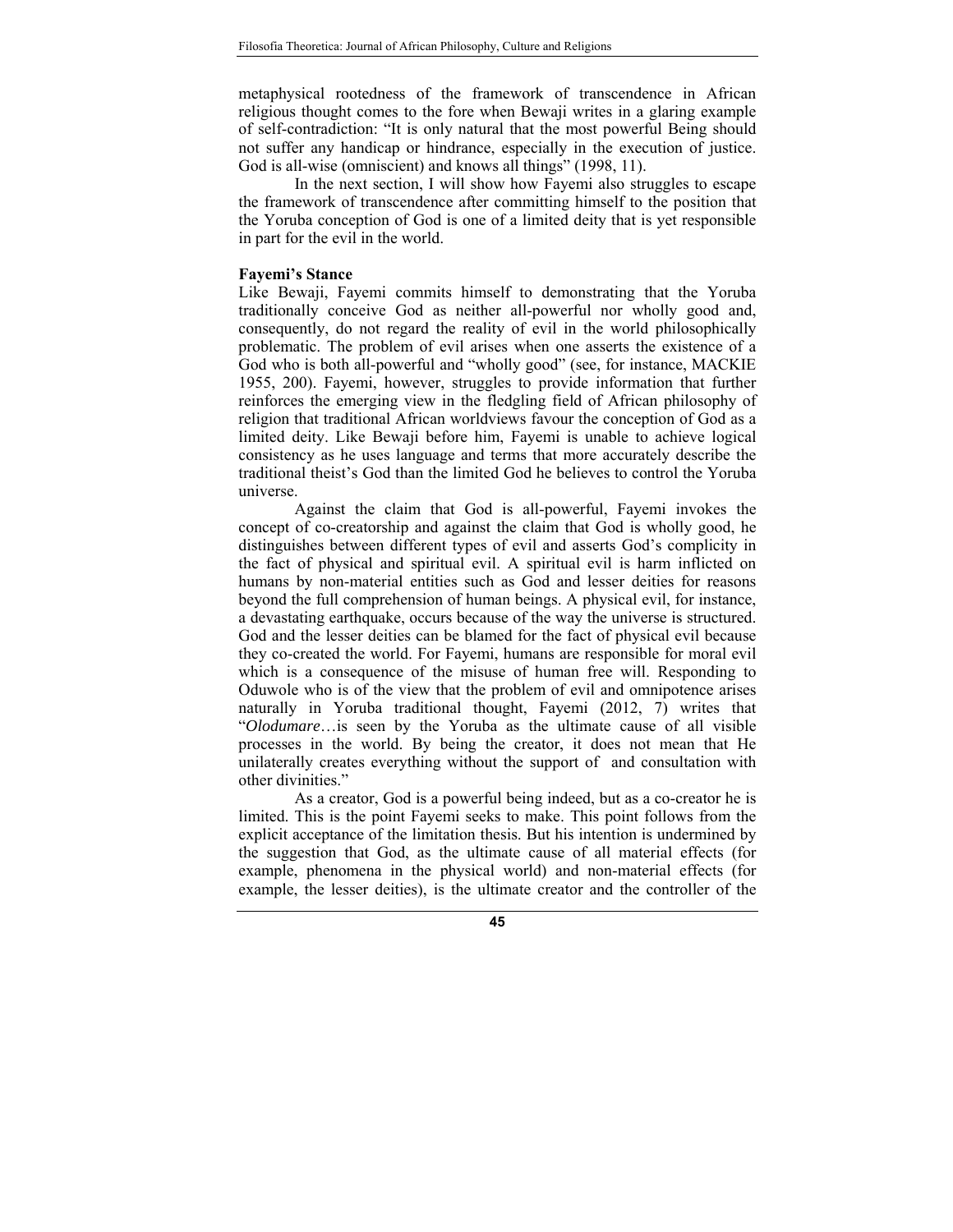ubiquitous lesser deities that are closer to humans. He admits this point directly when he analyses the meaning of an alternate Yoruba name for God, that is, Olorun. The name Olorun means "the Supreme Deity, the sustainer and upholder of the universe" (2012, 7). Here is evidence of a transcendent moment in Yoruba traditional thought that clashes with the non-transcendent moment. By the term transcendent moment, I mean the plausible traditional, theistic interpretation of traditional Yoruba and, by extension, African thought about the nature of God. The non-transcendent moment corresponds to the interpretation of the nature of God within the metaphysical framework of limitedness. The latter interpretation has gained ground recently among African philosophers. Nevertheless, an adequate conceptual framework that allows for logical consistency in the determination of the relation between God and the world is largely lacking in recent scholarship as the contradictory claims of Fayemi suggests.

If God is the ultimate cause of all material processes as Fayemi interprets traditional Yoruba thought, then the lesser deities do not limit God's power but are merely instruments of the actualisation of his plans. An ultimate being like God in Yoruba thought cannot be limited by beings that he can effectively control. Such a being is the ultimate creator and must be deemed so powerful that the category of omnipotence may well apply to him since this being has no rival in a universe that he controls. Therefore, Fayemi's recourse to the idea of co-creatorship does not succeed in enhancing logical consistency within the framework of God's limitedness, which he adopts as the best framework for thinking about God's nature in Yoruba thought. He unwittingly commits himself to the ultimacy thesis, which attributes supremacy in power and knowledge to God and upholds the framework of transcendence.

### **Critical Perspective**

One way Fayemi and Bewaji can overcome the contradiction inherent in the idea of co-creatorship is to abandon the concept altogether and assert that God does not play any creative role in the emergence of the phenomena of the world. Indeed, Fayemi considers this possibility when he fleetingly entertains the agnostic stances of Sophie Oluwole and E.A. Odumuyiwa who assert that in Yoruba thought the creation of the world is credited to the lesser deities rather than God (see FAYEMI 2012, 11,). Still, the stances of Oluwole and Odumuyiwa do not lead to the notion of an idle God since these two scholars fail to eliminate the idea of God's overlordship in respect of the ubiquitous lesser deities. As Fayemi and Bewaji insist, these lesser deities only exercise powers allocated to them by God whose own powers are not limited by the powers of any other being and is thus worthily called the Supreme Being. The preponderance of evidence from oral literature, especially the Ifa corpus, and analysis of linguistic concepts reveal the rootedness of the idea of the Yoruba God as either a creator, co-creator, or controller (see IGBOIN 2014).

If it is asserted that a non-omnipotent God is powerful enough to either create the world or co-create the world with help from lesser deities under his sovereignty, then this God is at once both omnipotent and not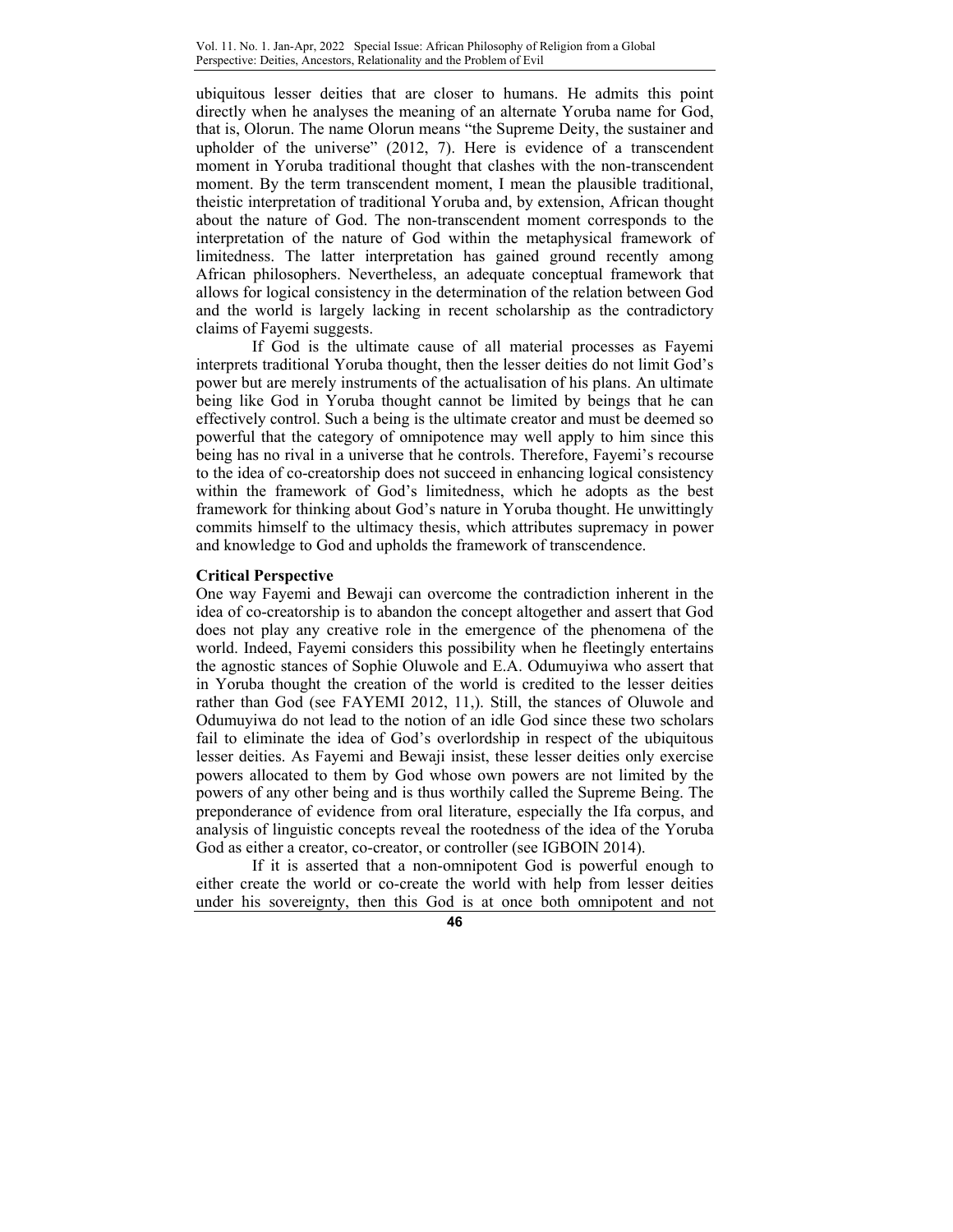omnipotent. He is omnipotent because he has sovereign powers over all other beings. He is not omnipotent because he needs help from lesser deities to create a world. Bewaji and Fayemi will reject this contradictory proposition, yet it summarises their thinking on the nature of God as I have earlier shown. Fidelity to the concepts of creatorship, co-creatorship, and controllership commits these two scholars to explicitly assert that God is both all-powerful in the sense of a transcendent being and merely powerful in the sense of a limited being. Bewaji and Fayemi inconsistently suggest that God is both a creator and a co-creator, Fayemi (2012, 7) asserts that God is "the ultimate cause of all visible processes in the world. By being the creator, it does not mean that He unilaterally creates everything without the support of and consultation with other divinities." Bewaji (1998, 11) asserts that God is "the most Powerful Being, the Creator, the Wise and Impartial Judge who exercises inexorable control over all in the universe." Both scholars also suggest that God has the power to control the lesser deities in varying degrees. Indeed, Fayemi (2012, 7) notes that God acts like an executive president who "commissions these deities to administer the universe along with him." An executive president (God) obviously has controlling powers over his or her ministers (the lesser deities) and may fire them whenever he considers them wanting. Such powers do not belong to a limited deity.

An examination of the notions of creator, co-creator, and controller in the African context is required to reinforce my thesis that the legitimacy of both the transcendent and non-transcendent moments in African traditional thought is responsible for the inconsistency of Bewaji and Fayemi's defence of the non-transcendent moment as the legitimate interpretation of God in Yoruba and, by extension, African traditional thought. A creator, according to Bewaji, need not be all-powerful, though such a being may be so powerful indeed as to be the cause of everything in the universe. Yet, when such great powers are attributed to a spiritual entity the superlative quality of supremacy is transferred to it, such that the being can be rightfully described as all-powerful. There is support for this understanding of God's nature in the literature produced by early scholars and writers like Mbiti, Idowu, Achebe, and Awolalu as well as more recent scholars like Gyekye (1995), Njoku (2002), Boaheng (2012), Igboin (2014), and Metz and Molefe (2021).

The idea of a sufficiently powerful but not all-powerful creator would be the undisputed conception of God in traditional Yoruba and African thought if ATR can be unreservedly described as polytheistic. But ATR exhibits characteristics that correspond to those exhibited by typically monotheistic religions, notwithstanding the acknowledgement of the existence of sundry lesser deities besides God. Mbiti (1969, 1970) has noted that not only do Africans use singular names (for example, God instead of Gods) in reference to God but they also clearly regard God as the highest power in the universe. God is considered as so great that he cannot be directly approached but must be accessed through lesser deities under his control. Thus, instead of interpreting the remoteness of God as an indication that Africans lose sight of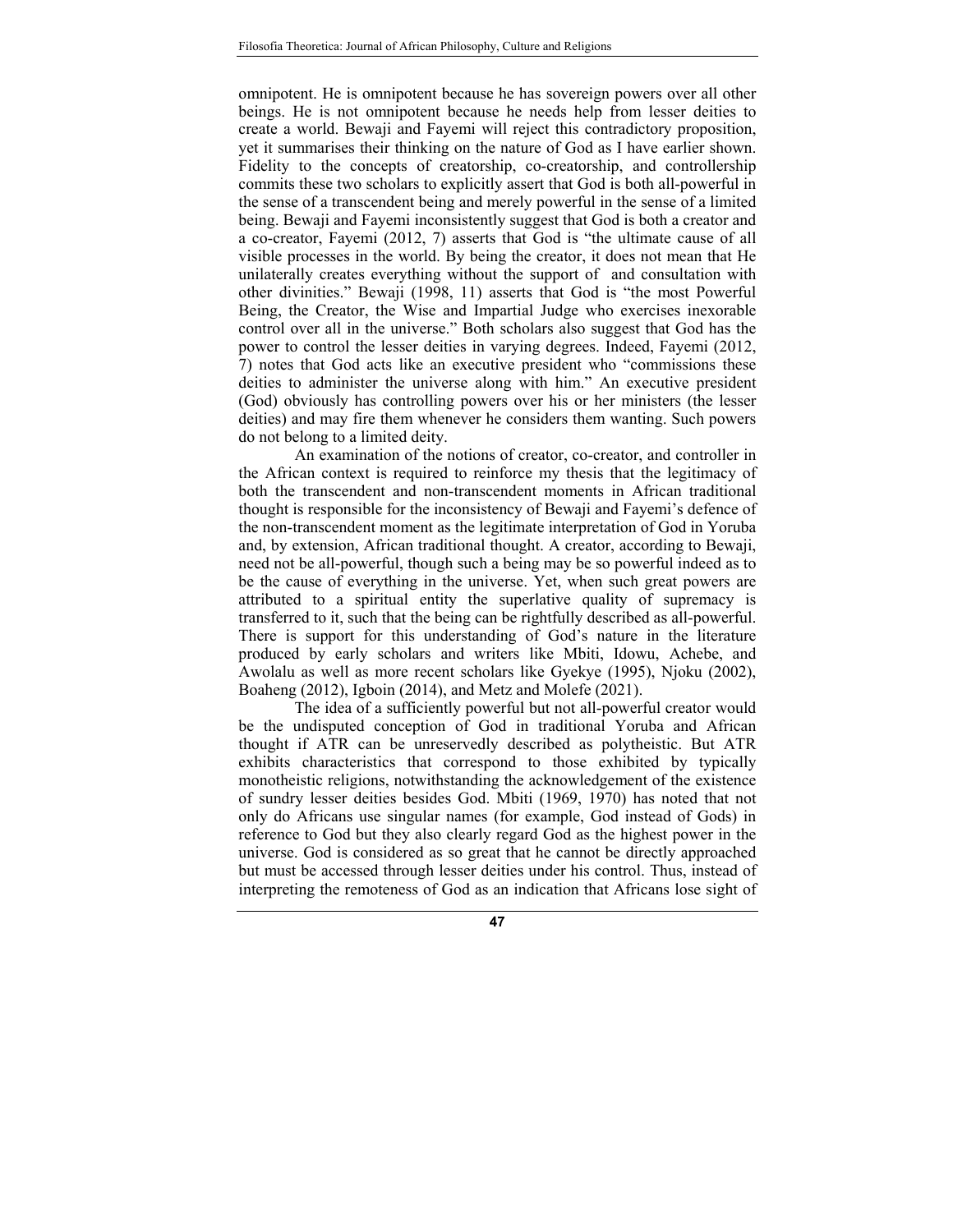the prime position of God in the hierarchy of beings in the universe, the phenomenon of God's hiddenness is best seen as evidence of the essential monotheism of Africans. The image of God behind the veil of remoteness is one of an all-powerful being rather than a limited being.

An analysis of the Idoma name for God, that is, *Owoicho*, buttresses the transcendence view of God. In Idoma traditional thought, *owo* is the fundamental principle of the universe, with everything in the universe having an *owo* as its constituting principle (see AGADA 2020). A human being has its own *owo* in the sense of guardian spirit. *Owo* as a concept can also be expanded to mean the principle of consciousness. *Owo* is a measure of universal activity, rationality, and animation. If *owo* is spirit, or mind, then God is Owoicho, the spirit of the sky. Here, the reference is not to the visible sky where clouds constantly float but, rather, the immense physical and metaphysical spaces beyond the earth. These spaces cover the entire known and unknown reaches of the universe. The distance between the earth and the *sky* is one that cannot be surmounted or bridged by human beings through natural means.

While indeed humans have produced spacecraft that can reach nearby planets and while it can be argued that science will some day be so advanced that it will be possible for humans to realise inter-galactic travels, it is unlikely that human ingenuity will advance enough to enable humans explore the unlimited world beyond the earth in the sense of actualising the capacity to explore the nooks and crannies of the universe. By describing God as a god of the *sky*, the Idoma people attribute to the deity unlimited powers of exploring the vast universe physically and metaphysically. The metaphysical dimension is the *idango,* or mystery, dimension of the origin and destiny of powers so great that they enable the mastery of the universe. Thus, the name Owoicho underlines God's transcendence, majesty, and, therefore, unlimited power and knowledge, from the human standpoint. From this standpoint, the magnitude of power and knowledge that can be described as unlimited must satisfy the conditions of omnipotence and omniscience. Consequently, God's remoteness, and the ubiquity of the lesser deities, does not indicate limitation. God is so far from humans because of his unimaginable majesty.

 Responding to the question of God's seeming hiddenness, Achebe makes a simple clarification in his [Things Fall Apart], in a scene where the curious white Christian missionary Mr Brown engages the local sage Akunna in a theological debate. Mr Brown attempts to dismiss Akunna's *ikenga* (a wooden image symbolising mystical powers in Igbo traditional religious practice) as a mere piece of wood, thus implying that Akunna is a polytheistic or even animist idol worshipper. Akunna responds that the *ikenga,* which links the owner with cosmic powers, is indeed carved from wood; but the tree that supplies the wood is made by Chukwu (God), who also creates the lesser deities that appear more visible than God and are, in fact, Chukwu's messengers and representatives (ACHEBE 1994, 179). Akunna compares God to the master of a household and the lesser deities to the master's servants.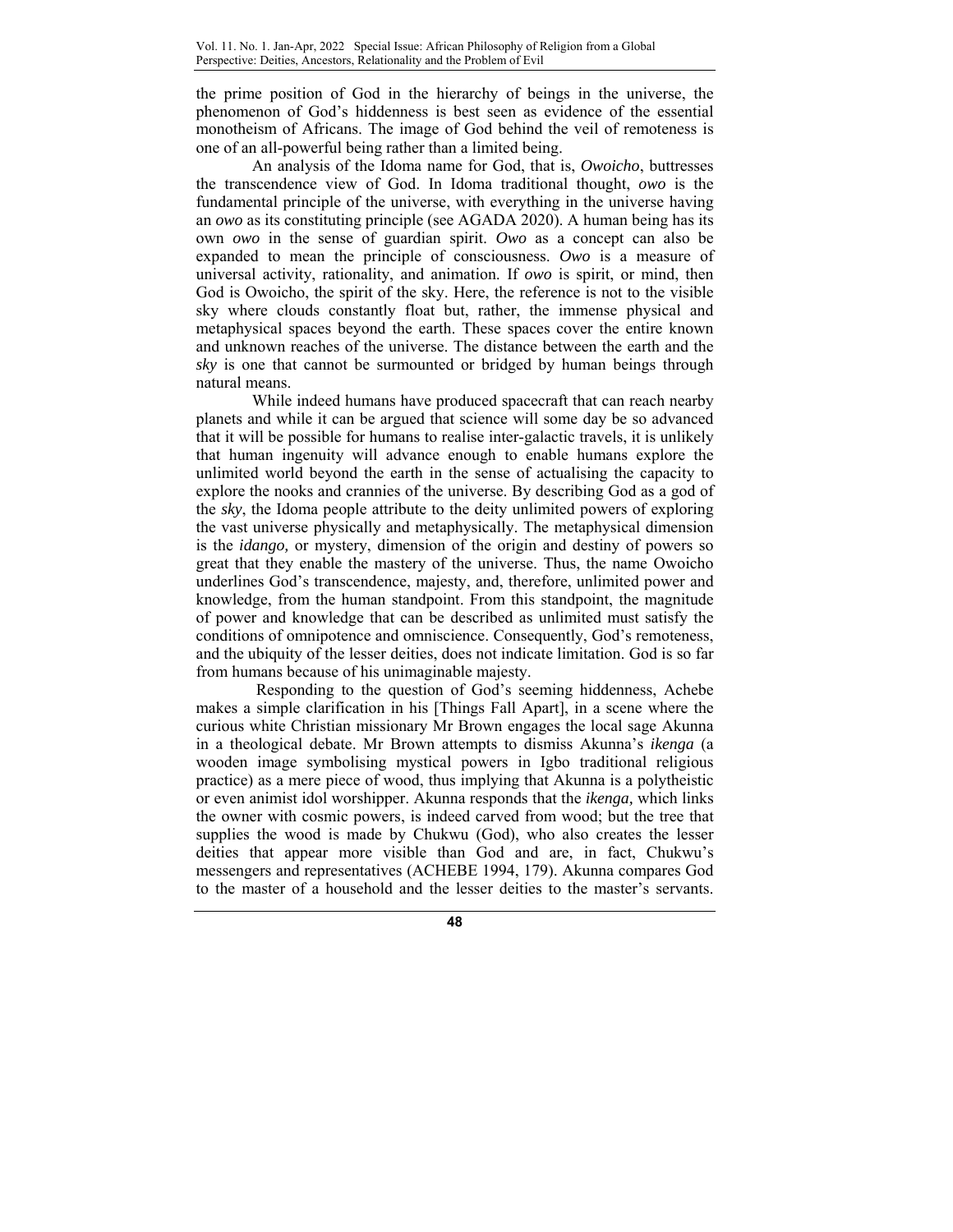Someone wishing to see the master first respectfully approaches the servants. When the servants can no longer be of help, one can then go directly to the master, who must always be feared because of the great powers at his disposal. Akunna asserts that the Igbo conceive the creator-God as so great as to deserve the name Chukwuka, Chukwu is supreme. Mr Brown reminds Akunna that the Christian God, unlike Chukwu, is a loving deity that should not be feared when one is doing his will. Once again, Akunna appeals to Chukwu's unrivalled powers when he notes that: "But we must fear Him when we are not doing His will. And who is to tell His will? It is too great to be known" (ACHEBE 1994, 181). Thus, the multiplicity of lesser deities in the world and their ubiquity do not diminish the oneness and majesty of God.

It may be argued that the God of ATR is far too idle or invisible to warrant the pre-eminent status allocated to him by African scholars eager to establish equivalence between the Christian God and the God of ATR as suggested by Horton (1984). If this God is an idle deity, such that his removal from the pantheon of gods does not affect the cosmic balance of forces that sees lesser deities functioning as usual and interfacing with humans, then ATR is properly a polytheism. There is no one supreme God as Abimbola (2006) has argued and certainly no creator-God as Oluwole and Odumuyiwa have suggested in respect of Yoruba traditional belief system (see FAYEMI 2012). Yet, preponderant evidence shows that what Idowu calls the ultimacy theory is deeply rooted in the metaphysical systems or worldviews of the overwhelming majority of African ethnic groups. The ultimacy theory affirms that God is the ultimate source of the powers of the lesser deities (IDOWU 1973, 135). Since this is the case, the removal of the ultimate factor, that is, God, from the cosmic picture of the universe willmean that there is no operational foundation for the lesser deities. Either these deities are self-caused, with each one constituting a supreme (all-powerful) being, as an *ens causa sui* that cannot be limited by any other being, or there are no spiritual entities but only finite physical entities. The first conclusion that follows from the rejection of the ultimacy theory leads to an absurd scenario where there are many supreme beings in a single universe. This is impossible. The second conclusion is conceivable as it merely replaces monotheism with atheism, the rejection of the existence of God and the lesser deities. The possible rationale for this atheism will be that reality is fundamentally physical and the existence of God and the gods cannot be determined through measurable scientific processes.

One obvious philosophical response to this atheism is to remind the atheist that his or her belief is no less probabilistic than the belief of the theist and polytheist since scientific theories do not exhaust the whole gamut of reality, at least considering the current level of sophistication of scientific knowledge of the world. A general argument in favour of monotheism or against atheism is, however, not the goal of this paper.

Here, I seek to show how rejecting the ultimacy theory of ATR rationally leads to the imagination of a G(g)od-less universe, which science cannot prove to be, indeed, G(g)od-less beyond suggestions of scientistic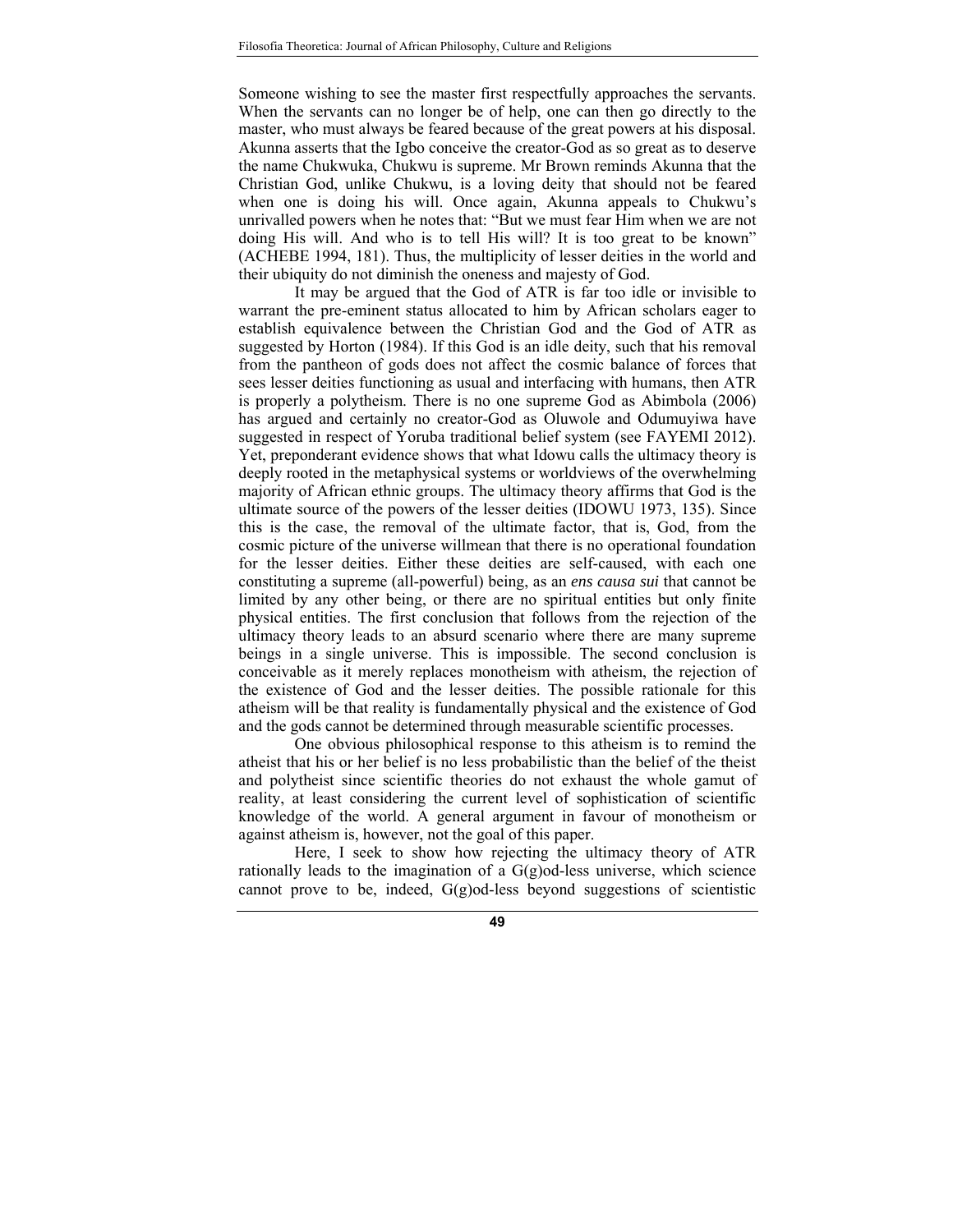platitudes. Pro-atheism stances may be rare in the ATR literature, but they are not completely non-existent. As a matter of fact, the writer and ATR scholar p'Bitek (1971a, 1971b) has suggested that the Luo people of East Africa have no conception of an omnipotent creator, or a single supreme being. He argues, like most recent decolonisation scholars of ATR and African philosophy, that the idea that the Luo have a distinct conception of a supreme being is a colonial imposition of Christian missionaries bent on smoothing the path of evangelisation by equating African notions of divinity with Christian ideas of an omnipotent, omniscient, and benevolent God. For p'Bitek, traditional Luo society can be described as not markedly religious but regulated by belief in the existence of independent cosmic forces or powers, the *jogi*, that directly influence the lives of human beings. As interesting as p'Bitek's view is, it is undoubtedly an outlier in the ATR literature, as the literature reveals widespread belief in the reality of a divine being that is either the direct creator of the world or co-creator with support from lesser deities that the divine being controls. Obviously, it cannot be asserted categorically that there is only one conception of God in ATR and traditional African thought and that this conception is one that presents God as a limited deity.

While African philosophers like Bewaji and Wiredu who are committed to the limitation framework interpret Yoruba and Akan traditional worldviews as supporting the idea of a limited God, Idowu and Gyekye independently interpret the same Yoruba and Akan worldviews theistically. Wiredu (1998) asserts that the Akan conceive God as merely a cosmic architect or builder who constructs the world from matter that has always existed. The implication here is that the concept of a creator is not necessarily accompanied by the idea of supremeness or omnipotence. The pre-existing matter which God did not cause can have an essence that allows for circumstances that render the creator impotent in some ways, for instance, in the way of stopping the evil in the world supposedly created or designed by God. Such a limited God may be good and just but still unable to eliminate evil in the world (see WIREDU 2010, 195). Analysing linguistic and cultural phenomena of the Akan, again just as Wiredu did, Gyekye identifies the transcendent moment of Akan religious thought and worldviews as an accurate interpretation of the Akan conception of God. Based on his analysis of names used to describe God and the belief system of the Akan, he concludes that the Akan God is infinite, unlimited, immaterial, and eternal (see GYEKYE 1995; AGADA 2017).

Thus, contrary to the views of Bewaji and Fayemi, analysis of the notions of creatorship, co-creatorship, and controllership plausibly leads one to accept the existence of a transcendent God rather than the categorical claim that God exists but only as a limited deity. Whether ATR is understood as essentially monotheistic in the traditional sense or whether one follows Idowu (1973, 135) in calling ATR a diffused monotheism, what is not in doubt is the rootedness of the ultimacy theory. A diffused monotheism, as conceived by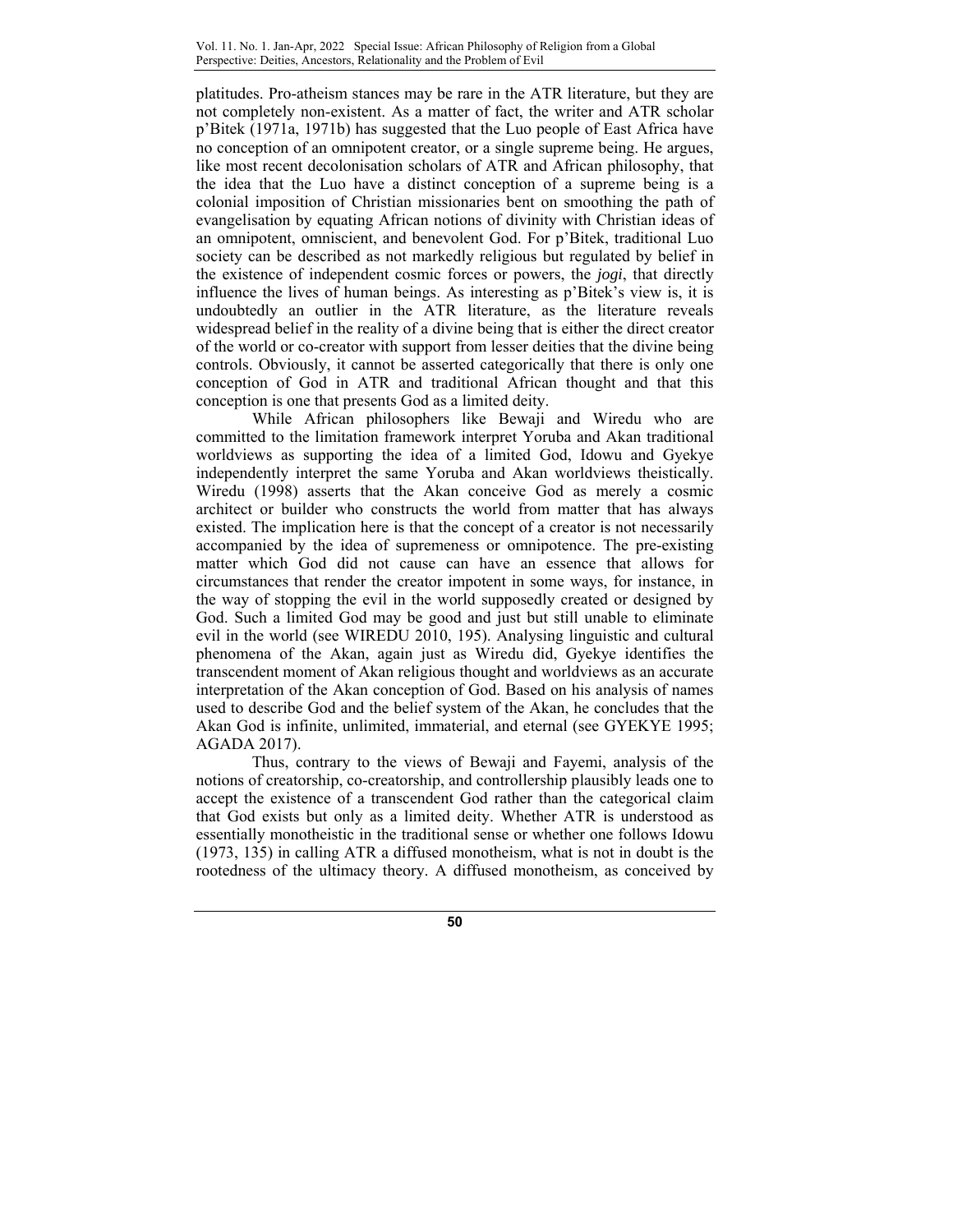Idowu, underlines the ubiquity and importance of lesser deities within a cosmic system controlled and effectuated by a supreme being, or God.

 Nevertheless, Abimbola's interesting perspective on co-creatorship deserves some attention as he seeks to show how the concept leads one to question the assumed monotheism of Yoruba religion and the idea of an omnipotent Yoruba God. He asserts that the Ifa corpus does not recognise a single creator-God but rather four powerful deities occupying the same primordial space and more or less vying for supremacy (ABIMBOLA 2006). The deities are Olodumare (traditionally regarded as the supreme being), Esu, Ifa, and Obatala. Olodumare did not create Esu, Ifa, and Obatala. The three deities are co-equal with Olodumare, with whom they are also co-creators. Each deity has its sphere of supremacy. While, for instance, Olodumare is supreme in the sphere of governance and "political administration of the cosmos," Ifa is supreme in matters of "knowledge and wisdom" and Obatala is supreme in areas of "creation and corporeality" (2006, 72). Abimbola uses the term corporeality in the sense of materiality.

Still, Igboin (2014, 204),in his critique of Abimbola, has noted that while deities like Obatala are allocated important roles in the creation of finite beings like humans in Yoruba religious thought, it is Olodumare that has the unique power to animate, or breathe life into, beings moulded by Obatala, for instance. The significance of life-giving, Igboin notes, indicates the preeminence of Olodumare. Against Bewaji, he notes that a God so powerful as to be able to do both good and evil unhindered must be all-powerful indeed. He suggests that one may compare the lesser deities to the angels at the beck and call of the Christian God rather than regard them as rivals of Olodumare. He concludes insightfully that the promoters of a limited God as the authentic interpretation of God in traditional Yoruba thought have failed to "present a uniform account of Olodumare, therefore, it is difficult to assert that their refutation of Idowu's thesis is tenable" (2014, 207).

I submit that the claimed refutation of Idowu's thesis is untenable because there is a clear transcendent moment and a distinct non-transcendent moment in Yoruba religion and thoughtand, by extension, ATR and African traditional thought. The rootedness of the transcendent and non-transcendent perspectives on the nature of God in African religious thought commits the African philosopher of religion to recognize two equally legitimate theses, namely, 1. There exists a Supreme Being that is omnipotent, omniscient, and benevolent. 2. Only a limited deity exists and this deity is neither wholly good nor able to end the suffering in the world. Failure to recognise the antinomy of God's existence in ATR as is the case with Bewaji and Fayemi, will lead to the formulation of inconsistent metaphysical frameworks of God's existence and the reality of evil. Bewaji and Fayemi reach the conclusion that in Yoruba traditional thought Olodumare, or God, is both omnipotent and not omnipotent in one and the same sense. Acknowledging the legitimacy of the two theses will enable African philosophers to consistently advance debates in the still fledgling field of African philosophy of religion within the frameworks of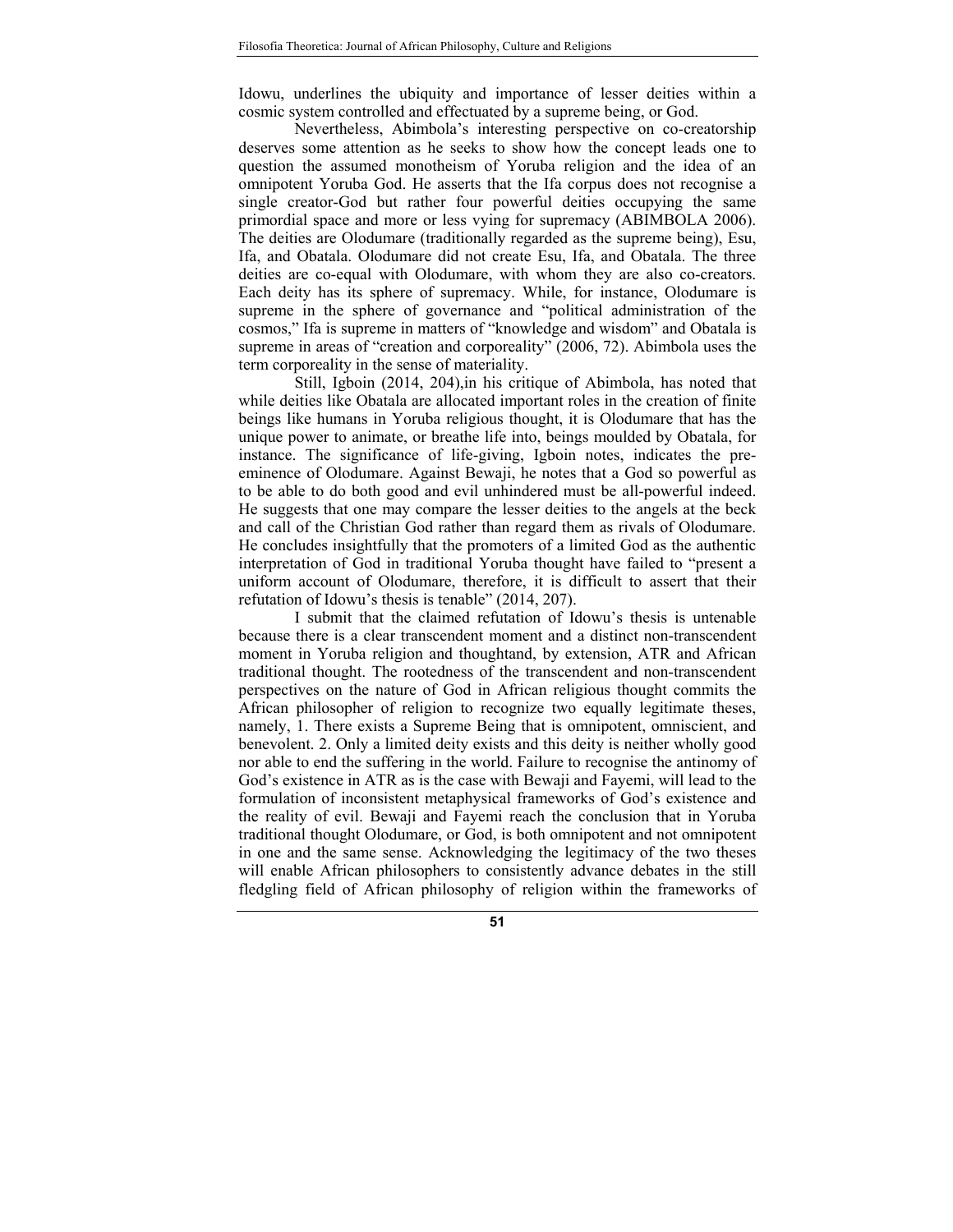limitedness and transcendence. The transcendental perspective will admit the reality of an omnipotent God and pursue the resolution of the logical and evidential problem of evil in a uniquely African fashion that makes a contribution to issues in global philosophy of religion. On the other hand, philosophers committed to the limitation perspective will want to demonstrate how a limited God interacts with a world that shows clear evidence of moral and physical evil. Non-theists who favour atheism will also make their voices heard and demonstrate how atheism follows from the idea of a hidden God.

It may be objected that I have not read Bewaji and Fayemi charitably since what they set out to do is to simply present cultural facts with a religious hue. This possible objection trivialises the works of the two scholars by situating them in the field of anthropological studies instead of the field of critical philosophical enquiry. As philosophers engaged in the presentation, systematisation, and interrogation of cultural facts, Bewaji and Fayemi are obliged to identify the antinomy of God's existence and, accordingly, navigate the logical trap set by the antinomy.

One may object that if there is indeed an antinomy, then it must be shown that one thesis is right and the other wrong, and this task has not been accomplished. Now, it is tempting to assume that the very fact of the antinomy indicates that one thesis is correct and the other wrong. If God exists, it is either he is a transcendent being or a limited deity. This proposition that captures the antinomy seems to demand justification. However, the task here is not demonstrating the existence or non-existence of God. I am concerned with how Africans broadly conceive God, and I have argued all along that cultural and linguistic phenomena clearly reveal more than one way of conceiving God.

Consequently, asking questions about which perspective is correct will take one nowhere. It is possible that the proponents of traditional theism like Mbiti, Idowu, and Gyekye are positively disposed to the transcendental conception of God due primarily to the influence of Christianity (see, for instance, P'BITEK 1971; KATO 1975). It is also possible that the decolonisation scholars overstate matters when they assert that Africans conceive God as a limited deity. What is not in doubt is the cultural rootedness of the perspectives favoured by both camps.

It is not unusual for dual, and even pluralistic, perspectives on God to coexist in the worldviews of diverse ethnic and racial groups. One can find evidence of pluralism even in the Judeo-Christian tradition which is usually regarded as espousing traditional theism. In the Old Testament there are passages that clearly undermine the idea of an omnipotent, omniscient, and benevolent God. Exodus 32:14 states that: "And the LORD repented of the evil which he thought to do unto his people" (King James Version). The New King James Version translates the word evil as harm. Harm causes suffering and a harmful thing is an evil from the human standpoint. If for the sake of argument, one says that the so-called evil is the punishment a just (therefore still benevolent) God hands down to humans with regret, his omnipotence is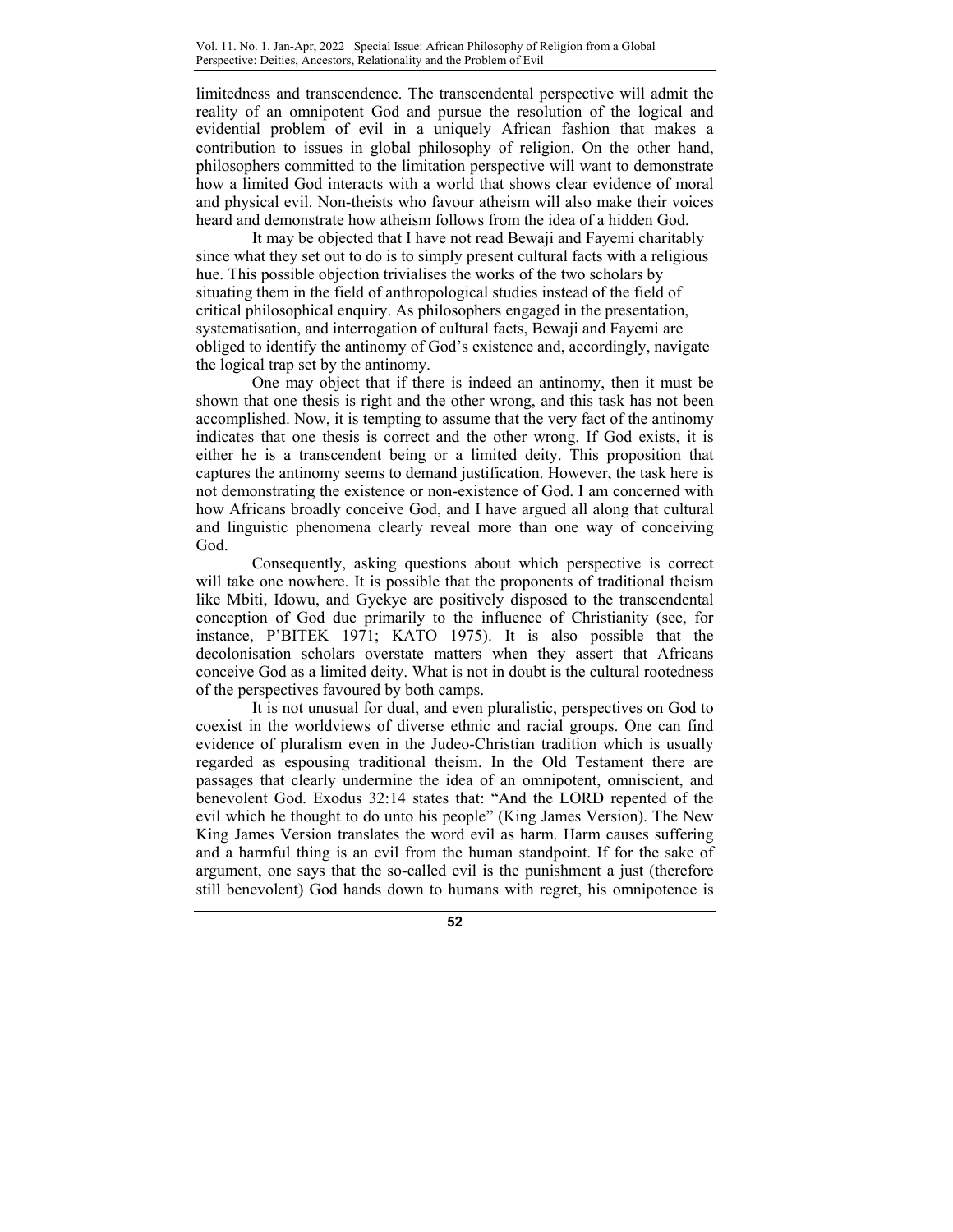called into question since, as a creator, it was within his vast powers to have created morally perfect beings. In Genesis 6:6 one reads that: "And it repented the LORD that he had made man on the earth, and it grieved him at his heart" (King James Version). God's regret reveals not only incapacity to have created morally perfect humans but also incapacity to have known the future from the beginning.

The fact that there is an antinomy in traditional African religious thought should not worry African philosophers. The task before African philosophers is abstracting from cultural facts and sustaining logical consistency as they universalise African cultural particulars through critical thinking.

# **Conclusion**

In this essay, I examined the claim by Bewaji and Fayemi that there is no transcendent moment in the Yoruba-African understanding of God. This claim is supposedly justified by Yoruba linguistic and cultural phenomena such as myths and the Ifa corpus. I demonstrated that dogmatic commitment to the claim that Yoruba belief structure conceives God as a limited deity leads to the kind of inconsistency and contradiction inherent in the thought of Bewaji and Fayemi, where the framework of limitedness is proposed and God is described simultaneously in terms of omnipotence and limitation. I showed that there is clear evidence in the literature on ATR of two legitimate conceptions of God, one supporting the thesis of a limited God and the other endorsing the thesis of the existence of a transcendent God. I submitted that the recognition of the legitimacy of these two distinct theses will enable African philosophers of religion to avoid the kind of logical inconsistency that mars Bewaji and Fayemi's well-received essays which I critiqued in this paper.

The field of African philosophy is still very much in its fledgling stage. Taking note of the plausibility of the two theses highlighted in this essay will go a long way in advancing the frontier of debates in the field. Philosophers committed to the framework of transcendence will have to reckon with resolving the problem of evil, while philosophers committed to the framework of limitedness will tackle questions related to the evaluation of the concepts of power and powerfulness and establish how powerful a limited God conceived as a creator or co-creator can be in relation to the universe.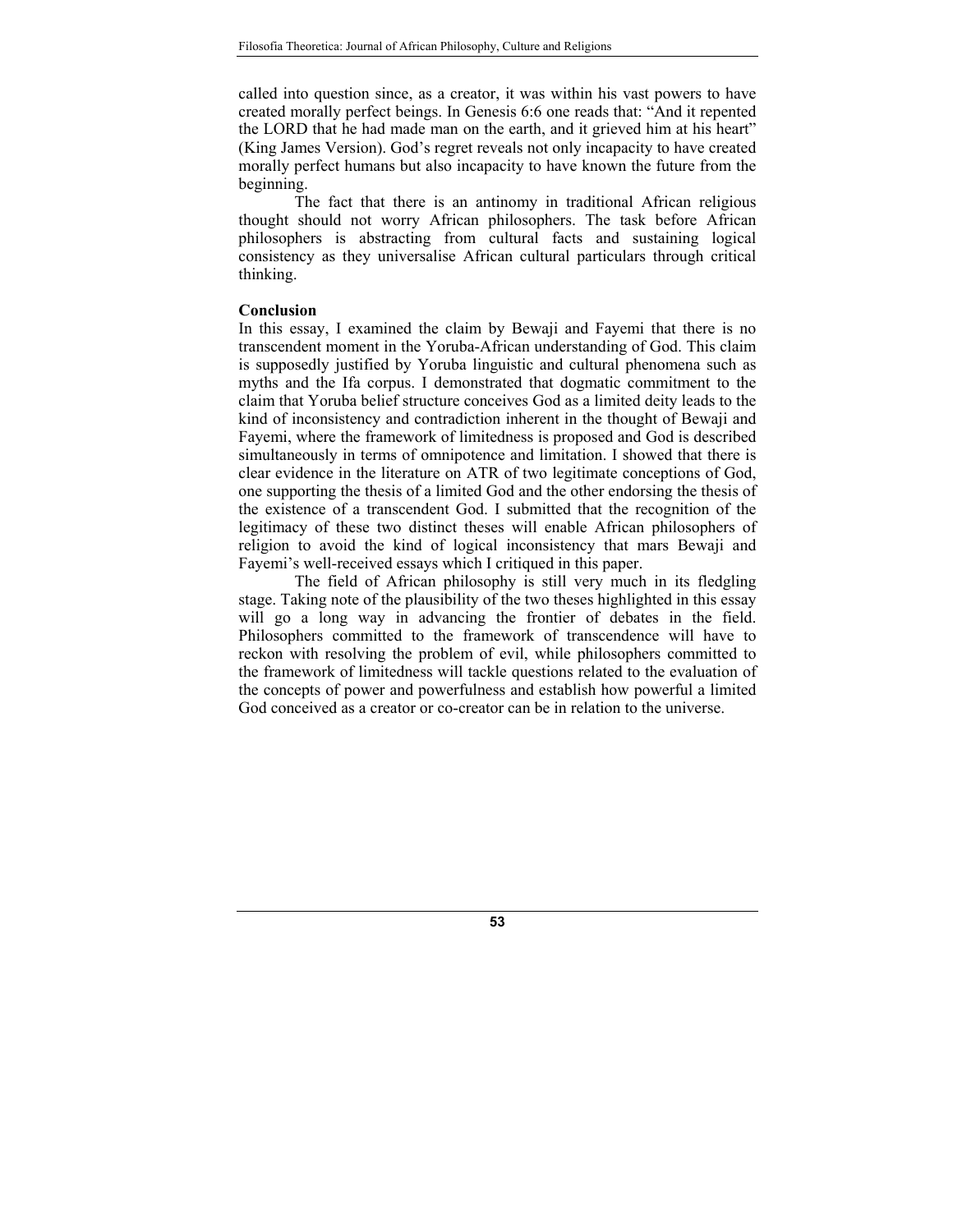# **Funding Acknowledgements**

This publication was made possible through the support of a grant from the John Templeton Foundation and the Global Philosophy of Religion Project at the University of Birmingham. The opinions expressed in this publication are those of the author(s) and do not necessarily reflect the views of these organisations.



### **Relevant Literature**

- 1. ABIMBOLA, Kola. [Yoruba Culture: A Philosophical Account], 2006. Iroko Academic Publishers: Birmingham. Paperback.
- 2. ACHEBE, Chinua. [Things Fall Apart], 1994. Anchor Books: New York. Paperback.
- 3. AGADA, Ada. "Grounding the Consolationist Concept of *Mood* in the African Vital Force Theory." [Philosophia Africana], pp101–121, 2020. Vol. 19, No. (2):. doi: 10.5325/philafri.19.2.0101. Web.
- 4. \_\_\_\_\_\_. "The Apparent Conflict of Transcendentalism and Immanentism in Kwame Gyekye and Kwasi Wiredu's Interpretation of the Akan Concept of God." [Filosofia Theoretica: Journal of African Philosophy, Culture and Religions], pp23–38, 2017. Vol. 6, No. 1. doi: 10.4314/ft.v6i1.2. Web.#
- 5. AWOLALU, J.O., and DOPAMU, P.A. [West African Traditional Religion], 1979. Onibonoje Press: Ibadan. Paperback.
- 6. BALOGUN, O.A. "The Nature of Evil and Human Wickedness in Traditional African Thought: Further Reflections on the Philosophical Problem of Evil." [Lumina], pp1–20, 2009. Vol 20, No. 2. Web.
- 7. BEWAJI, John A.I. "Olodumare: God in Yoruba Belief and the Theistic Problem of Evil"[African Studies Quarterly], pp1–17, 1998. Vol 2, No. 1. http://www.africa.ufl.edu/asq/v2/v2i1a1.pdf**.** Web.
- 8. BOAHENG, Paul. "God and the Traditional African Experience: Shattering the Stereotypes." [Thinking about Religion], pp1–13 , 2012. Vol. 10. Web.

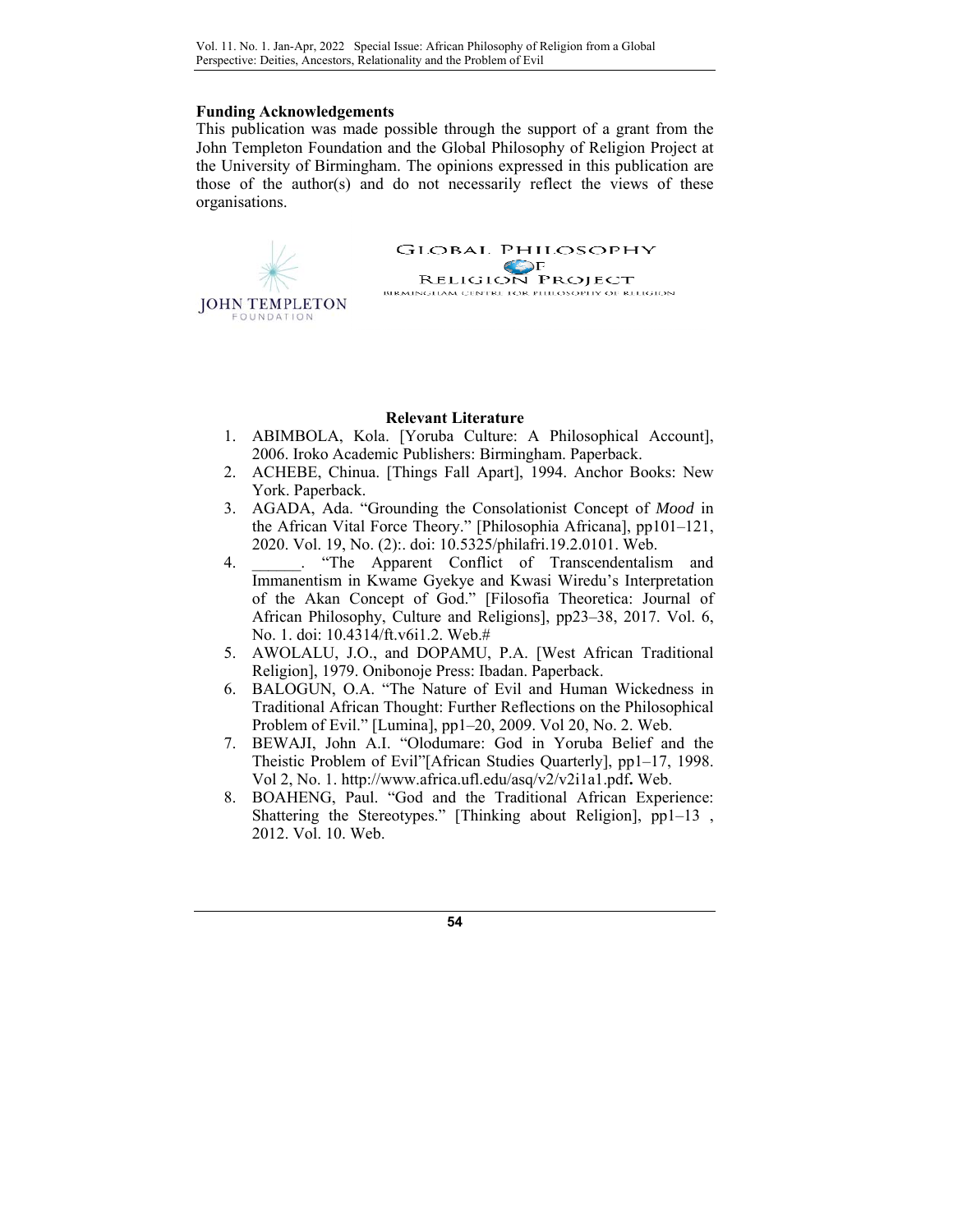- 9. FAYEMI, A.K. "Philosophical Problem of Evil: Response to E.O. Oduwole." [Philosophia: International Journal of Philosophy], pp1– 15, 2012. Vol. 41, No. 1. Web.
- 10. GYEKYE, Kwame. [An Essay on African Philosophical Thought: The Akan Conceptual Scheme. Rev. ed.], 1995. Temple University Press: Philadelphia, PA. Paperback.
- 11. HORTON, Robin. "Judaeo-Christian Spectacles: Boon or Bane to the Study of African Religions." [Cahiers d'Etudes Africaines], pp391– 436, 1984. Vol. 24, No. 96. Paperback.
- 12. IDOWU, E.B. [African Traditional Religion: A Definition], 1973. SCM Press: London. Paperback.
- 13. **In the Indumare:** God in Yoruba Belief, 1962. Longmans: London. Paperback.
- 14. IGBOIN, Benson O. "Is Olodumare, God in Yoruba Belief, God?" [Kanz Philosophia], pp189–208, 2014. Vol. 4, No. 2. Web.
- 15. KATO, B.H. [Theological Pitfalls in Africa], 1975. Evangel Publishers: Nairobi. Paperback.
- 16. MACKIE, J.L."Evil and Omnipotence." [Mind], pp200–212, 1955. Vol. 64, No. 254. Paperback.
- 17. MBITI, J.S. [Concepts of God in Africa], 1970. SPCK: London. Paperback.
- 18. **Alter 18.** [African Religions and Philosophy], 1969. Heinemann: London. Paperback.
- 19. METZ, Thaddeus and MOLEFE, Motsamai. "Traditional African Religion as a Neglected Form of Monotheism." [The Monist], pp393– 409, 2021. Vol. 104:. doi: 10.1093/monist/onab007. Web.
- 20. MILLICAN, Peter. "The One Fatal Flaw in Anselm's Argument." [Mind], pp437-476, 2004. Vol. 113. Paperback.
- 21. NJOKU, F.O.C. [Essays in African Philosophy, Thought and Theology], 2002. Claretian Institute of Philosophy, Nekede: Owerri. Paperback
- 22. OLADIPO, Olusegun. "Religion in African Culture: Some Conceptual Issues." [A Companion to African Philosophy Kwasi WIREDU Ed.], pp355–363, 2004. Blackwell: Oxford. Ebook.
- 23. P'BITEK, Okot. [African Religions in Western Scholarship], 1971a. Kenya Literature Bureau: Nairobi. Paperback.
- 24. \_\_\_\_\_\_\_. [Religion of the Central Luo], 1971b. East African Literature Bureau: Nairobi. Paperback.
- 25. SOGOLO, G.S*.* [Foundations of African Philosophy: A Definitive Analysis of ConceptualIssues in African Thought], 1993. Ibadan University Press: Ibadan. Paperback.
- 26. VAN INWAGEN, Peter. "Ontological Arguments." [A Companion to Philosophy of Religion 2nd ed. Charles TALIAFERRO, Paul DRAPER, and Philip L. QUINN Eds], pp359–367, 2010. Blackwell: Oxford. Paperback.